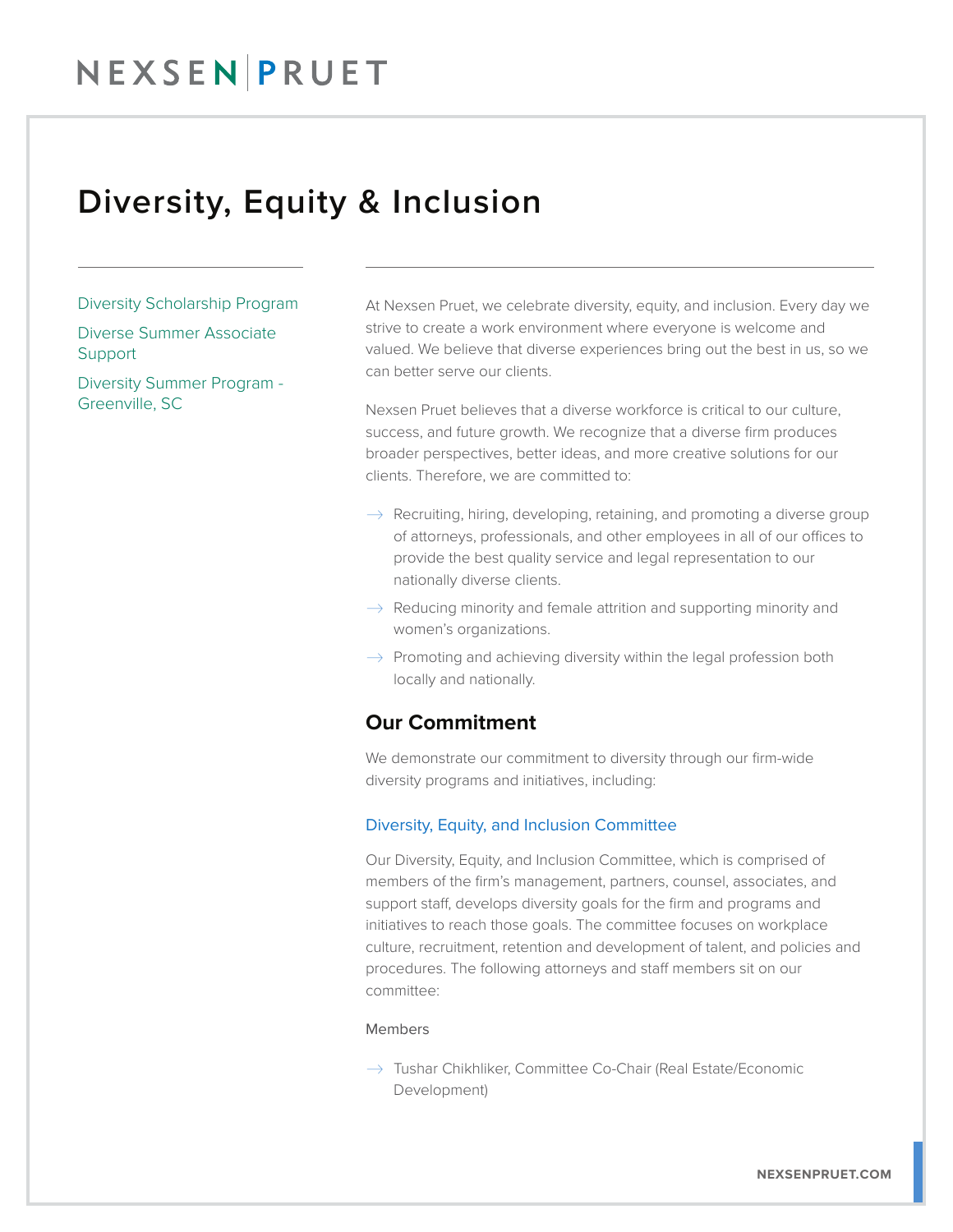# NEXSEN PRUET

- $\rightarrow$  Ken Lewis, Committee Co-Chair (Corporate and Tax)
- $\rightarrow$  Jennifer Cluverius, Board of Directors (Employment)
- $\rightarrow$  David Ferrell (Public Policy)
- $\rightarrow$  Susan McWilliams (Business and Commercial Litigation)
- $\rightarrow$  Brian Pearce, Greensboro Office-Managing Partner/NC Recruiting Chair (Real Estate)
- $\rightarrow$  David Pokela (Real Estate and Environmental)
- $\rightarrow$  Bobby Robinson (Corporate and Tax)

#### Associates

- $\rightarrow$  Yolanda Davis, Deputy Chair (Corporate and Tax/Economic Development)
- $\rightarrow$  Ashleigh Greene (Corporate and Tax)

#### Business Services

- $\rightarrow$  Jean Anne Ferner, Chief Professionals Officer
- $\rightarrow$  Angela O'Neal, Director of NEXTRA Solutions
- $\rightarrow$  Eric Pinkett, Technology
- $\rightarrow$  Gordie Prescott, Director of Training & Development
- $\rightarrow$  Summer Winslow, Recruitment and Professional Development Manager

#### NP Strategy

- $\rightarrow$  Sam Johnson, Government Affairs Advisor
- $\rightarrow$  Jesica Mackey, Vice President

#### Professional Programs Promoting Diversity

Nexsen Pruet actively sponsors and participates in professional programs and activities that promote diversity, including:

- $\rightarrow$  Calibrate ID
- $\rightarrow$  Carolinas-Virginia Minority Supplier Development Council
- $\rightarrow$  Diversity in Law and Leadership Summit (Atlanta, GA)
- $\rightarrow$  Mansfield Rule
- $\rightarrow$  Minority Corporate Counsel Association